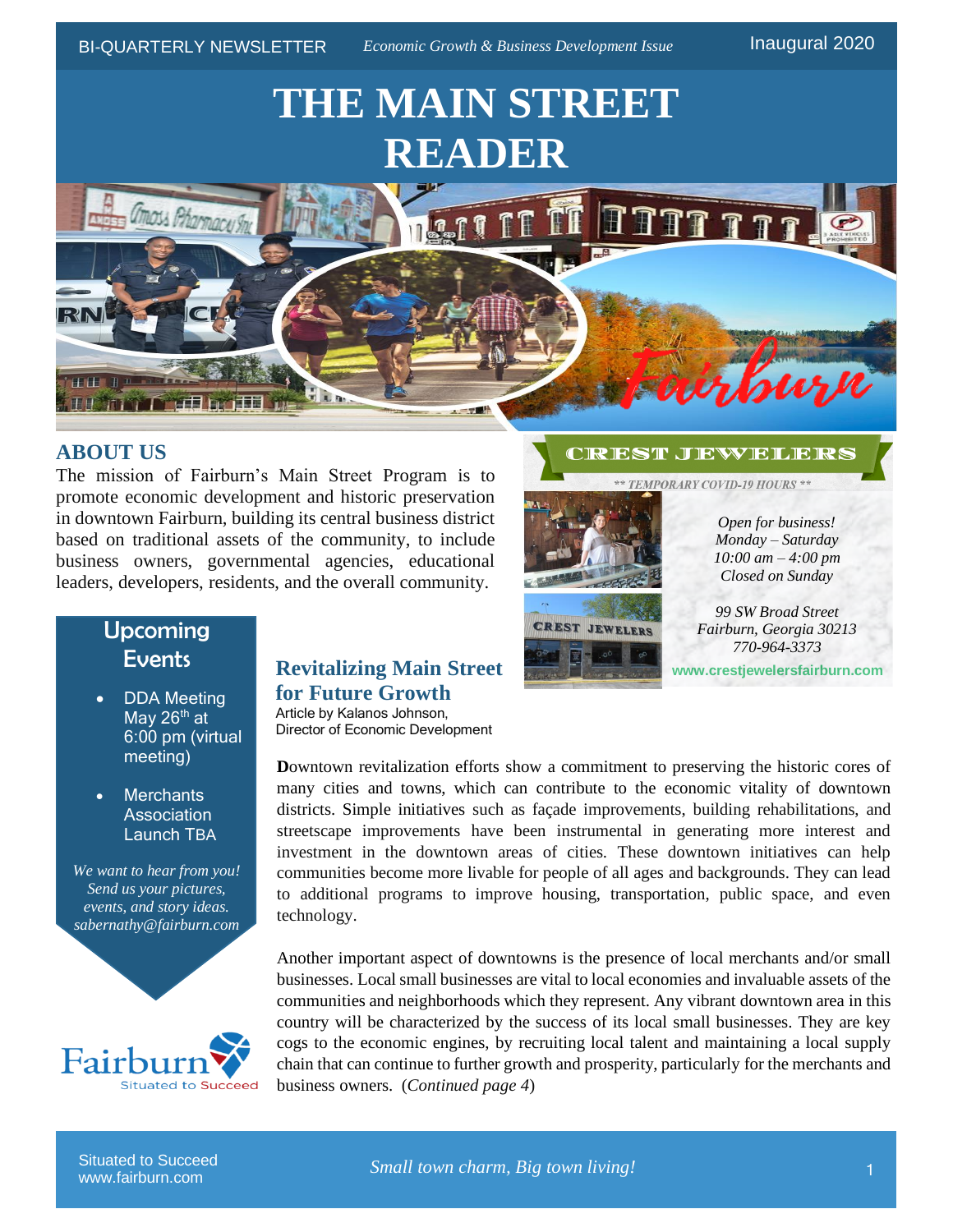## **Business Spotlight: Embracing Community Style with Hair Looms Salon**



*"Fairburn's charm makes my shop unique, a place where my customers are an extension of my family and can feel at home."*

*~Hair Looms Owner, Mika Smith*



OZ Pizza Delivery & Pickup Fresh from the Oven Pizza 5 West Broad Street, Fairburn, Georgia 30213 Monday - Saturday: 11:00 am – 9:00 pm 770-306-0603 www.ozpizza.net

*On* any given day you will find Mika Smith at Hair Looms, her loft salon, located at 25 W Campbellton Street in the heart of Fairburn. With over 25 years in the haircare industry, Mika is known by many as a talented professional who gives her customers exactly what they want, but more than expected. Upon meeting Mika at her shop, we were greeted by one of her regulars. Kathy, a long-time resident of Fairburn, met Mika at one of the parent meetings at Chattahoochee Hills Charter School. Beaming with a larger than life smile, Kathy shared her thoughts about the salon, "Simply Amazing."

*Professional, Personable, and Passionate* describe Mika's commitment to her clientele. As a native of Georgia, she works with customers from all walks of life. Her passion as a stylist evolved from apprenticing at her sister's salon in southwest Atlanta. Quickly, Mika became a rising star at some of the most successful salons in the metropolitan area, including Van Michael's of Buckhead and The Moore Agency. Her work has been featured on Women's Entertainment (WE) television network and on the cover of *Atlanta* wedding magazine. When looking for the ideal location, Mika was attracted to Fairburn's downtown district. She loves the intimate quaint



surroundings, which she believes is a part of the appeal of her location in Historic Downtown Fairburn. Mika enjoys her customers by providing a relaxing experience, offering high quality products and private rooms for specialty services. She is truly creating, as her motto states, "*A salon offering a new experience for all clients."* Hair Looms is *Open for business* and conveniently located across from the Southside Theatre Guild. For appointment information call 678-760-0507 or visit: [www.instagram.com/hairloomssalon3/](http://www.instagram.com/hairloomssalon3/)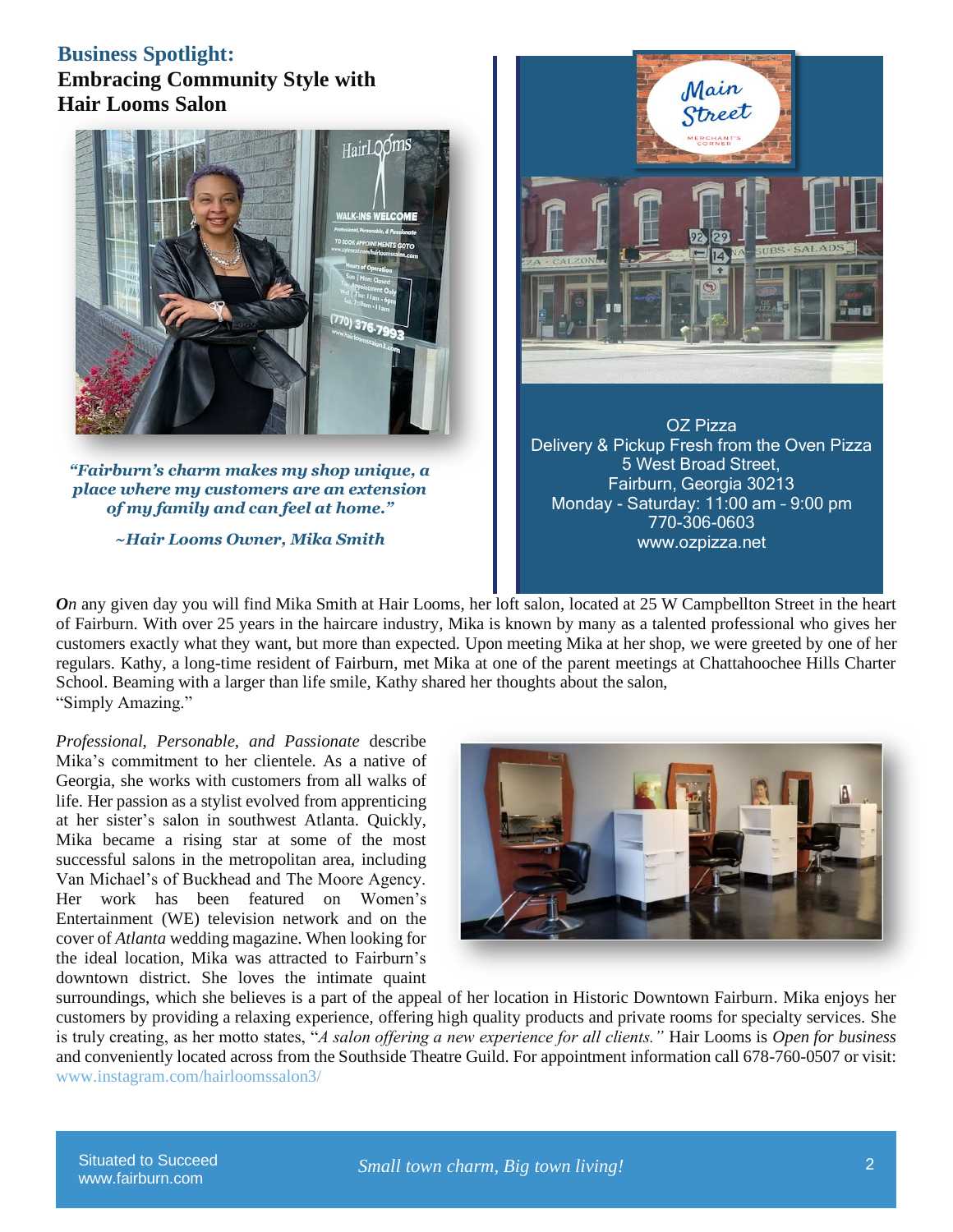

### **From the Director's Desk**

Tarika Peeks, Planning and Zoning Director

The City of Fairburn joined the Georgia Main Street network as an Affiliate in April 2017. The program follows the National Main Street Center's approach to downtown revitalization, which is a tried and true management strategy geared towards activating life into main streets across America. Since joining Main Street, we have made small tangible strides towards the revitalization of downtown. A new restaurant has opened in downtown Fairburn, Sliders Burger Joint. The passenger depot is now home to Armando's Mexican Kitchen and another restaurant is coming soon to the second train depot. The Downtown Streetscape Project is anticipated to start this summer and will drastically transform downtown into a pedestrian friendly corridor with vegetated medians, pedestrian street lighting and landscaping.

To help guide and facilitate the City's Main Street Approach, Ms. Sylvia Abernathy has been hired as the City's Main Street Manager. Ms. Abernathy will be instrumental in the development, execution and management of downtown historic preservation, revitalization and economic development. "We are excited to have Sylvia on our team,

said Mayor Elizabeth Carr-Hurst. "We're looking forward to working with her and the progression of downtown Fairburn into a growing and vibrant part of Fairburn's community."

We are super excited about downtown's future! The goal is for downtown Fairburn to become the heart and soul of Fairburn and a true example of smalltown charm. To keep abreast of all the happenings in Main Street Fairburn, stay connected by visiting Main Street's website:



www.fairburn.com/730/Fairburn-Main-Street or follow us on Facebook at Main Street Fairburn Georgia, and Instagram.



**Why saving Main Street Appeals to Banks** Exploring COVID-19 Funding for Small Businesses *Article by Fairburn Main Street*

Small businesses are important to our economy in creating jobs, building infrastructure, and strengthening local governments. However, the spread of the Coronavirus has placed in jeopardy, the neighborhood shops and services on which we rely; and are also the fabric of our community. Business operations have forever changed. Yet, as we remember that we are all in this together, it is equally important to explore funding opportunities that are available to navigate the unchartered waters we are currently experiencing. According to the Main Street America



*Now Open*  For In-restaurant service Mon-Sat 2:00 pm – 10:30 pm, Closed Sunday



organization, small business has created more than 640,017 jobs since the 1980s. Banks are working with local and state (*Continued next page*)